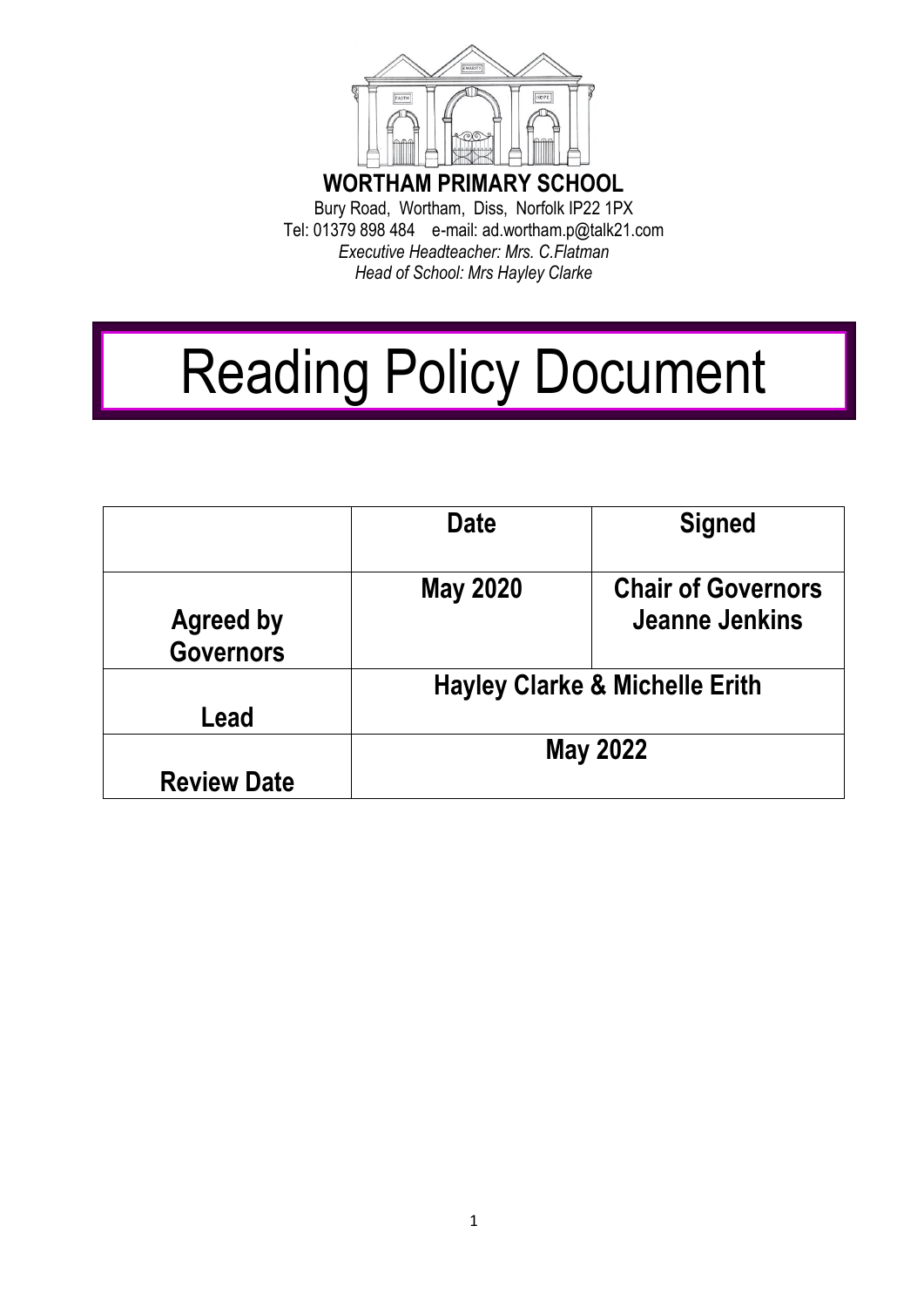#### **Wortham Primary School**

#### **Reading Policy**

#### **VISION AND AIMS:**

At Wortham Primary school we place a high importance on children developing a life-long love of reading and strive to provide a rich and inspiring English curriculum for this to be achieved. We believe it is vital that our children develop the skills and knowledge not only to be 'secondary school ready' but to go on to become confident and effective communicators in the outside world.

Our aims for the teaching and learning of English are that all children should:

- $\triangleright$  Be able to read a range of materials fluently, with understanding and to read for enjoyment and information.
- $\triangleright$  Be able to communicate effectively and with confidence using Standard English.
- $\triangleright$  Be able to listen to others' attentively, with understanding, pleasure and empathy.

#### **STATUTORY REQUIREMENTS:**

The statutory requirements for the teaching and learning of English are set out in the National Curriculum in England: English Programmes of Study – Key Stages 1 and 2 (2013) and in the Communication and Language and Literacy sections of the Early Years Foundation Profile (2021).

#### **TEACHING AND LEARNING**

At Wortham Primary, we aim to inspire our children to have a love of reading. We aim to plan our lessons so that they capture the children's interest and inspire by and using a wide range of teaching strategies as detailed in our 'Key Teaching Strategies for Reading (see Appendix 1). Each class has a dedicated English session every day which may take on a focus of reading, writing or spelling, grammar and punctuation (SPaG). Clear learning objectives and success criteria, in the form of 'good, better and best' or a checklist are provided for the children to refer to so they can check the level they are currently working at and what they need to do next to move on in their learning. Lessons are differentiated to ensure all children can access the curriculum and to provide all children the opportunity to be challenged. Children in each class are also supported by a teaching assistant or by a Higher-Level Teaching Assistant. The English skills which children are taught are reinforced and applied in all other areas of the curriculum.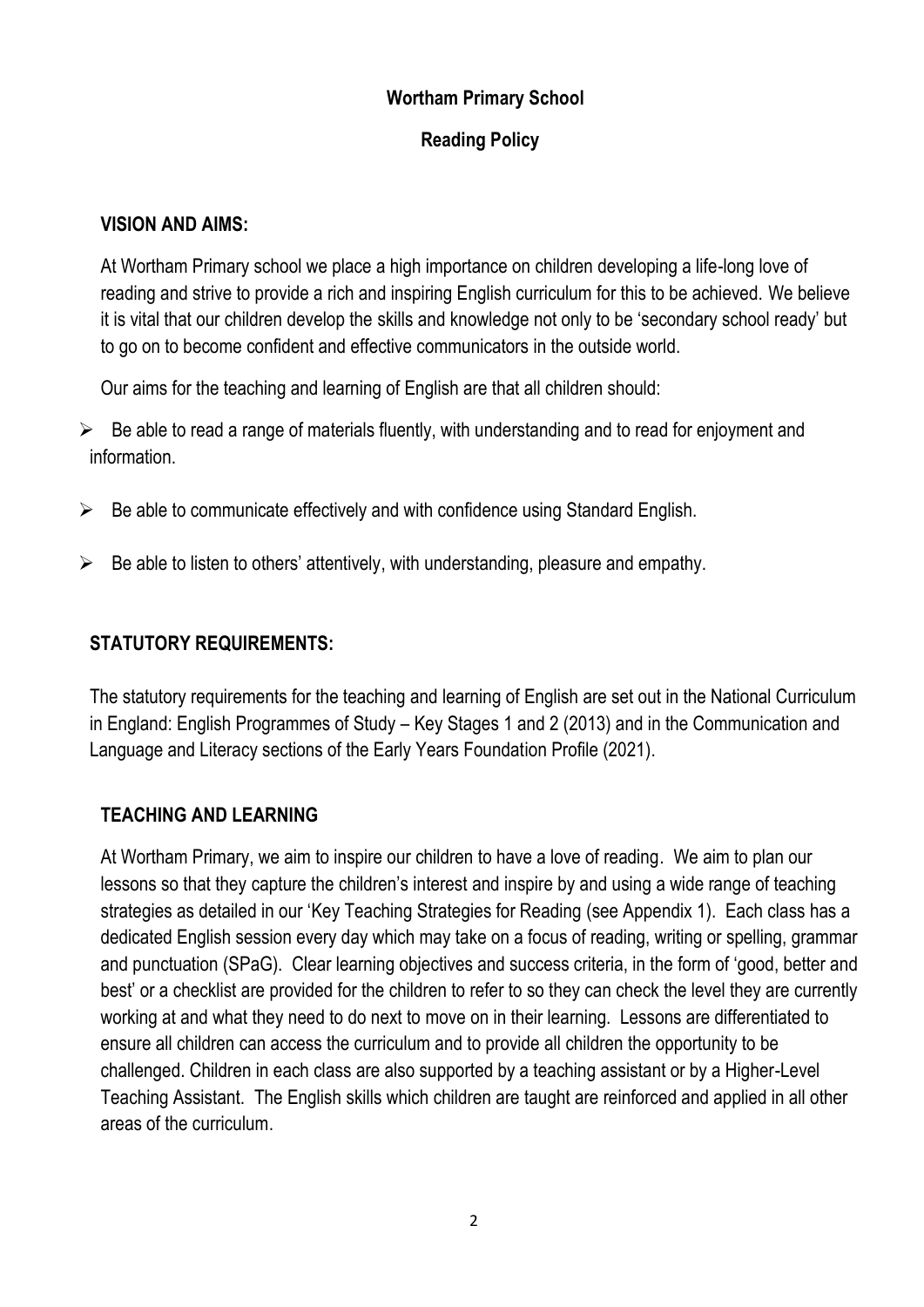# **APPROACHES USED TO TEACH READING:**

# **EYFS and Year 1:**

- $\triangleright$  Daily phonics sessions are primarily used to support the acquisition of early reading skills. Please see below for further information about the teaching of phonics.
- $\triangleright$  Children in Reception begin our structured reading scheme which consists of a range of fiction and nonfiction books. Teachers select the children's reading book according to the phonic level.
- $\triangleright$  Children read 1:1 with a teacher or TA and are supported to apply their phonic skills to read simple sentences and through discussion, develop their understanding of what they have read.
- $\triangleright$  Tricky words are taught in phonic sessions and reinforced in continuous provision, guided reading and when hearing individuals read.
- $\triangleright$  A language rich environment provides the children with a range of opportunities to read. Reading corners and designated spaces, allow children to read and share books together. Often adults sit in the reading areas to model and share their love of reading with the children too**.**
- $\triangleright$  Daily whole class sessions where an adult shares a book with all the children. The aim of these sessions is to expose children to a wide range of children's literature, to promote their enjoyment of reading and to develop their comprehension skills.
- $\triangleright$  Every week the children visit the school library to choose a book to read for pleasure which can be taken home to share.
- $\triangleright$  Children begin to take part in guided reading sessions to share books together and practice skills such as decoding or comprehension.

# **Year 2 – Year 6**

- $\triangleright$  Children continue to follow our structured reading scheme and have a reading book which they read in school to a teacher or TA and take home to read to parents/family.
- $\triangleright$  Children in older year groups, who can read completely independently, move onto 'Free Readers' and choose their own reading book from a selection in school. Teachers or TA's will occasionally hear these children read but they are expected to continue to read regularly at home.
- $\triangleright$  Weekly guided reading sessions take place to develop children's reading & comprehension skills. These sessions are organised as 'whole class reading'. Each cohort will share, discuss and answer comprehension questions about the same text. Questions aim to develop a range of comprehension skills and include: retrieval, inference, prediction, summarising/sequencing and authors intent. Please see Appendix 1 for our 'Key Teaching Strategies for Guided Reading'.
- $\triangleright$  We believe that children must be exposed to a range of high order vocabulary and therefore reviewing and learning new vocabulary is a key part of each guided reading session.
- $\triangleright$  Children are immersed in a language rich classroom environment with designated areas for books and reading information.
- $\triangleright$  Each class has a class novel that they read as a whole class. Adults regularly read the chosen book to the children and the love of reading is shared together.
- $\triangleright$  Each class has a regular 'book auction'. This is when a selection of high-quality books are presented to the children and they can auction/vote for which book they want to 'win' and to take home to read. Once they have finished the book, they return it to the auction for other children to 'win'.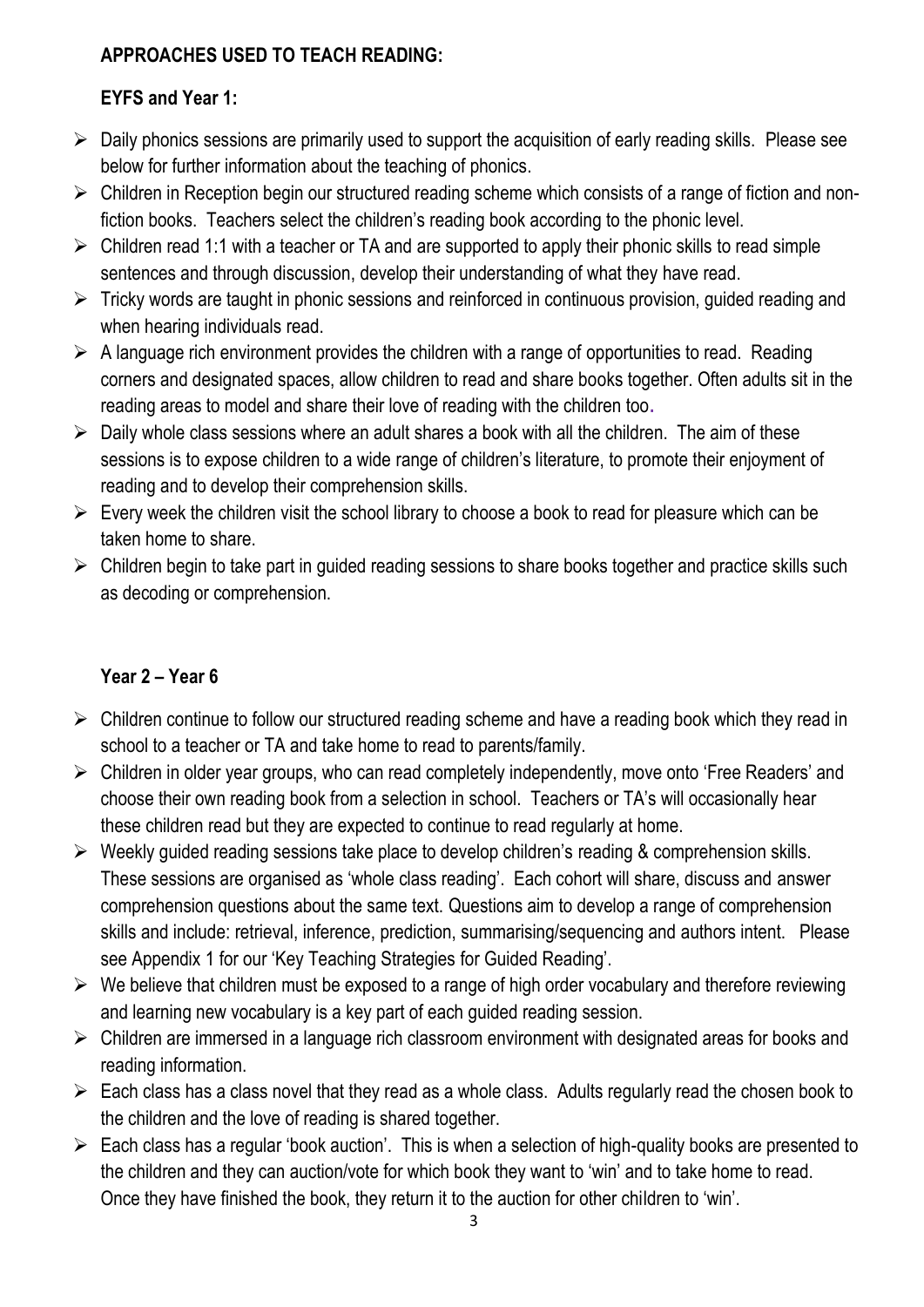$\triangleright$  Every week the children visit the school library to choose a book to read for pleasure which can be taken home to share. The school library has a range of fiction and non-fiction reading materials which is regularly updated.

During the year we also aim to provide the children with enriching experiences and opportunities to inspire them to develop a love of reading. These experiences include story tellers and authors visiting the children, celebrating World Book Day, book fayres, reading competitions and after school 'book clubs'.

# **APPROACHES USED TO TEACH AND SUPPORT SPOKEN LANGUAGE**

We recognise the importance of spoken language in pupils' development, especially as it underpins the development of reading. We offer all pupils a language rich environment where their ideas are sought and valued. Children are encouraged to develop their communication skills throughout the school in a variety of contexts.

# **In EYFS and Year 1 examples of these include:**

- $\triangleright$  Role Play
- $\triangleright$  Small World play
- $\triangleright$  Weekly 'Show and Tell' sessions
- $\triangleright$  Story time
- $\triangleright$  Listening to instructions on sound buttons
- $\triangleright$  Rhymes and songs
- $\triangleright$  Circle time discussions for example in PSHE and RE
- $\triangleright$  Recording their ideas on video using the I-pad
- $\triangleright$  Learning partners to discuss answers with before sharing with the class.
- $\triangleright$  Nativity and class assemblies
- $\triangleright$  School Council

# **From Year 2 – Year 6 examples of these include:**

- $\triangleright$  Learning partners
- $\triangleright$  Role play / drama activities
- $\triangleright$  Using film to record their ideas / to explain concepts.
- $\triangleright$  Debates / discussions during English and other curriculum areas.
- $\triangleright$  Performance and class assemblies
- $\triangleright$  School Council
- $\triangleright$  Circle time discussions for example in PSHE and RE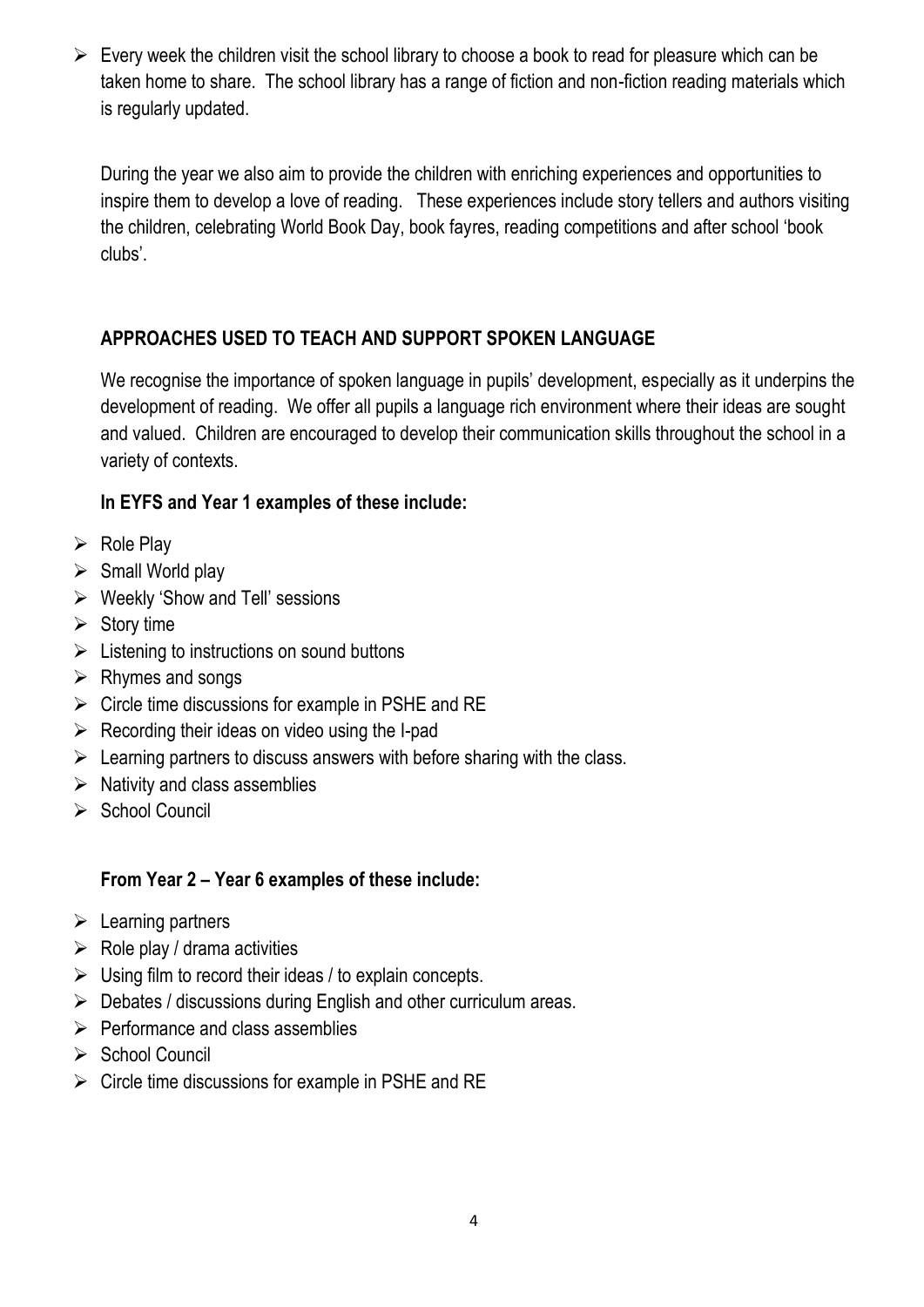#### **ASSESSMENT OF READING:**

#### **EYFS:**

- $\triangleright$  On entry baseline assessment of Communication and Language and Literacy.
- $\triangleright$  Observations throughout the year recorded on Tapestry.
- Half termly assessment against all areas of the Early Learning Goals and recorded on school tracking document.
- Fermly assessment against areas of the Early Learning Goals are recorded and tracked.
- $\triangleright$  End of year assessment to assess if children have met the Early Learning Goals set out in the Early Years Profile.

# **Key Stage 1 and Key Stage 2:**

# **Formative Assessment:** –

Teachers use 'assessment for learning' to ensure that planning and activities for children to complete build upon children's existing knowledge. It is used to assess how children are progressing in every session so that support and challenge can be given immediately to ensure all pupils make progress. Teachers will use a variety of formative assessment strategies during lessons which include:

- $\triangleright$  Providing a clear learning objective and success criteria in the form of 'good, better, best' or a checklist at the start of each session.
- $\triangleright$  Giving verbal feedback to individuals during the lesson.
- $\triangleright$  Marking children's books with regular next steps when appropriate.
- $\triangleright$  Peer and self-assessments.

# **Summative Assessment: -**

Summative assessment is the 'assessment of the learning' that has taken place and usually consists of an independent assessment or test.

- $\triangleright$  Year 1 will have a Phonics Screening Check at the end of the year. Year 1 are primarily assessed through teacher assessments.
- Year 1 will also have their word reading and comprehension assessed using Salford Reading.

Children are assessed from year 2 onwards using the following assessments:

- $\triangleright$  Independent pieces of writing are completed throughout the year and are assessed using 'Teacher' Assessment Frameworks' for year 2 and year 6. For years 1,3,4 and 5 we use the schools teaching assessment framework.
- $\triangleright$  At the end of each term the children have assessments in Spelling), SPaG (Rising Stars) and PIRA
- > Those who are on our monitoring or SEND register will continue to have their reading age assessed using Salford Reading (October and April)
- Year 2 SATS in Reading, Maths, SPaG take place in May/ June. The results of these are used to help inform the teacher's assessments. Writing assessment at the end of year 2 is teacher assessment only.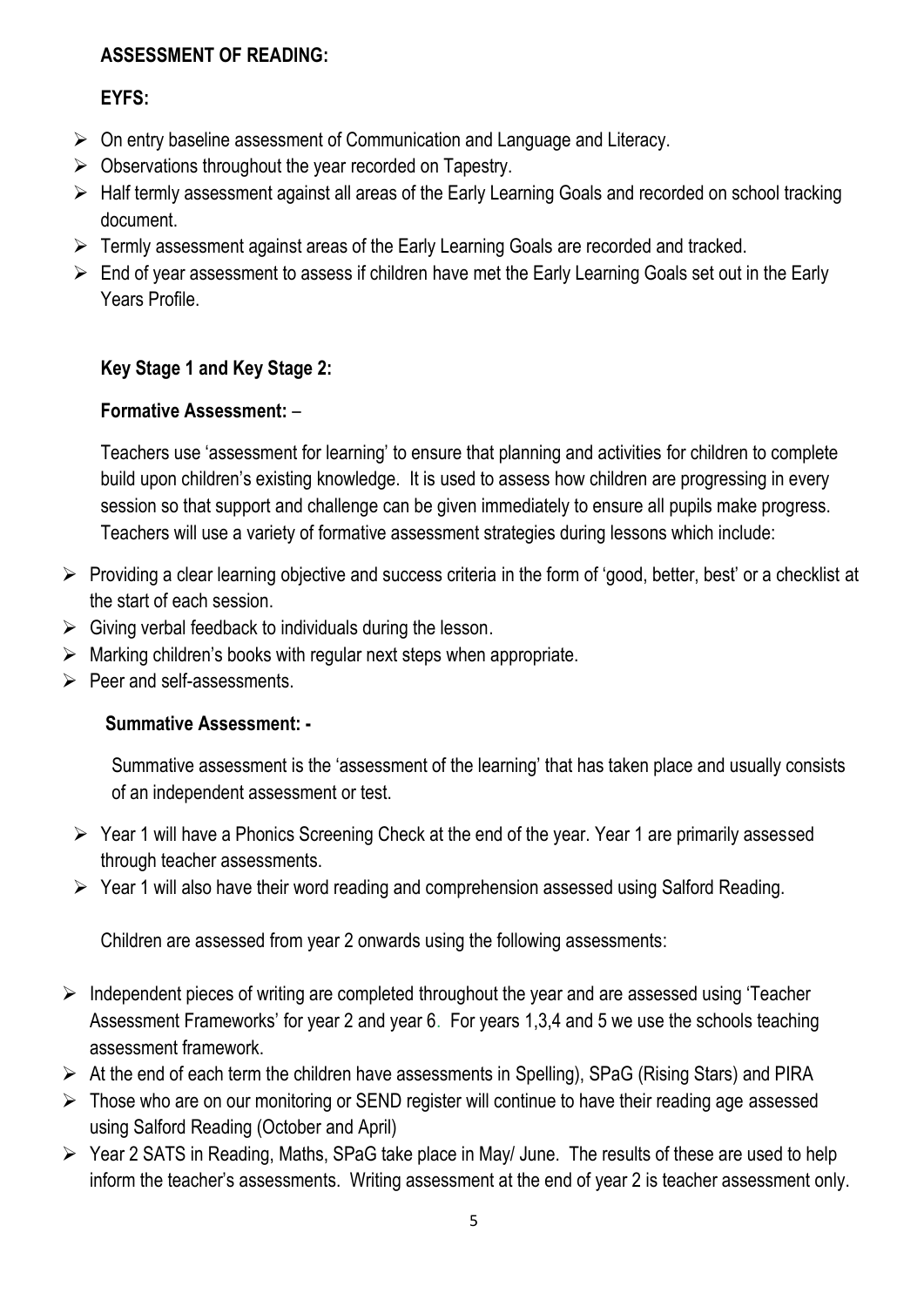Year 6 SATS in Reading, Maths and SPaG take place in May/June. Writing assessment at the end of year 6 is teacher assessed.

*Please note that assessments are made under the conditions which children would normally work under. Therefore if children require extra time to complete assessments; need materials adapted or work need in a quiet space, these adjustments are made.* 

#### **SUPPORTING CHILDREN WITH A SPECIAL EDUCATIONAL NEED OR DISABILITY (SEND)**

All children receive 'Quality First Teaching'. English lessons are planned and differentiation effectively so that all the children are not only supported in their learning but are also given the appropriate challenge to enable them to make progress. Appropriate and reasonable adjustments are made to how the curriculum is delivered and the resources provided so that children who have a special educational need or disability can continue to access the curriculum. Children with SEND will have a 'Pupil Passport' which details the interventions and additional support the child is receiving for English, if required for this curriculum area.

#### **INTERVENTIONS:**

When a child is identified as needing extra support in English, we have the following intervention programmes and resources to use to support the child in their learning. These include: Ginger Bear, Elklan, Early Literacy Support (ELS), Dancing Bears, Fisher Family Trust, Apples and Pears, Toe by Toe, Beat Dyslexia, Clicker 6 and Word Shark. We also have time each week for small group interventions with our SENCo. These are planned to specifically meet the needs of the individual child or group.

#### **PARENT INVOLVEMENT**

We encourage parents to be actively involved in their child's learning journey. We invite parents into school for 'Share Days' where they, or other family members, can come and join in with their child's learning. We also invite parents into school to hear children read, hold parent information evenings and include information about what their child will learning on the school website. We also ask parents to support their child at home by hearing them read and to learn their weekly spellings. Teachers formally report to parents about their child's reading and writing attainment and progress three times a year in the form of parents' evenings and reports.

# **STAFF DEVELOPMENT (CPD)**

Staff are supported by the subject leader in developing their practice and subject knowledge. A variety of courses are provided for staff to attend through a range of training providers, internally within school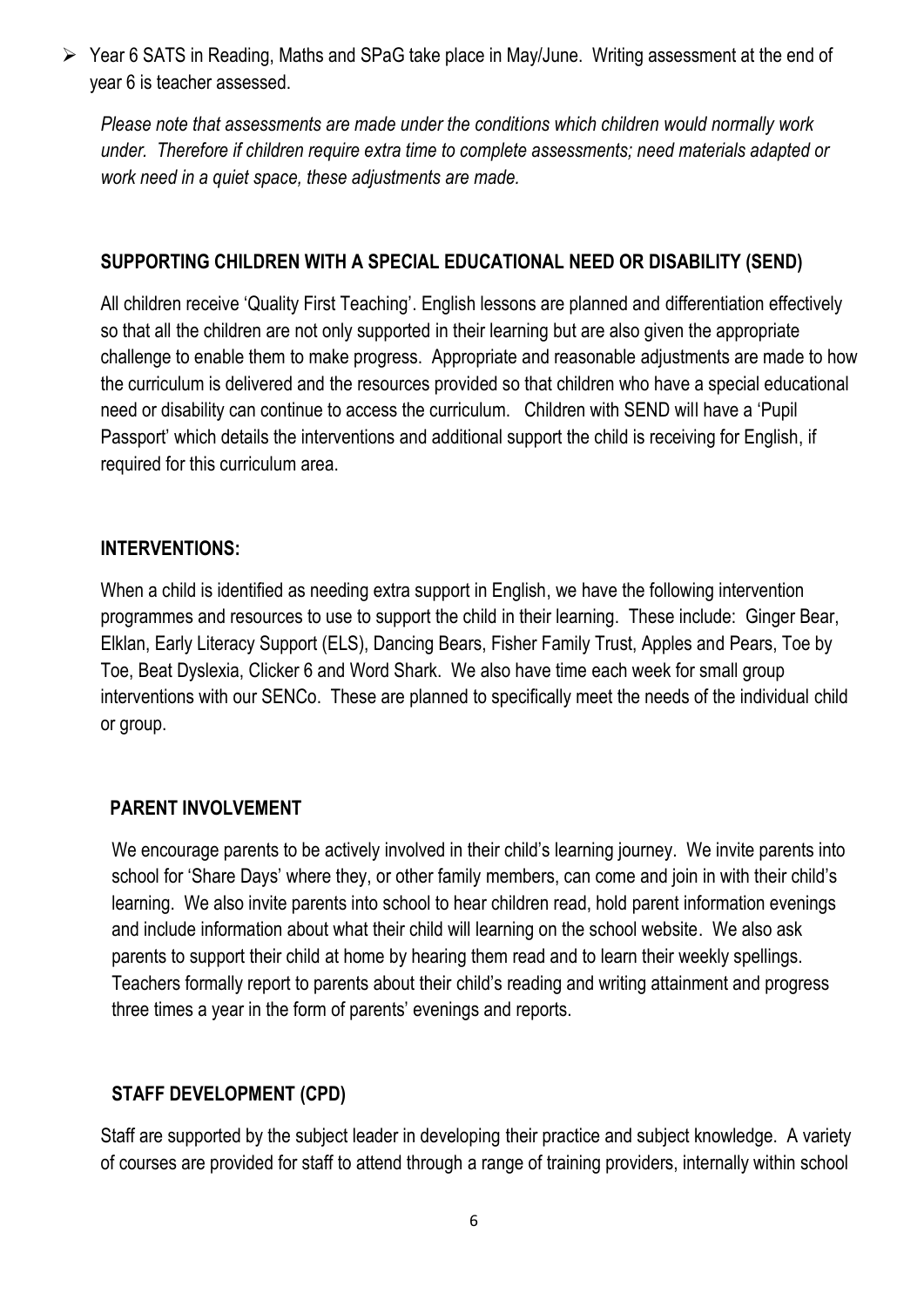within our MAT. All teachers take part in internal moderation of their reading and writing assessments. Teachers also take part in external writing moderation with other schools.

#### **MONITORING AND EVALUATION / ROLE OF THE SUBJECT LEADER**

English is monitored by the subject leader, governors and by the Head teacher. At the beginning of the year key priorities for English are identified using the School Development Plan and an action plan is formulated to address them. Throughout the year the subject leader, along with governors use this action plan to form any monitoring activities which include; planning and book analysis, learning walks and pupil perceptions. Throughout the year the impact of any actions taken place is evaluated and at the end of the year a subject health check is performed to identify areas of development and success.

The English subject leader is also responsible for:

- $\triangleright$  Providing leadership and vision
- $\triangleright$  Monitoring the delivery of the curriculum, including the use of the 'Key Strategies for Teaching Reading and Writing'
- $\triangleright$  Supporting staff in their planning and implementation of the National Curriculum and in assessing the progress of their children.
- $\triangleright$  Purchasing and maintaining resources
- $\triangleright$  Reviewing the English policy
- $\triangleright$  Keeping up to date with any developments in the English curriculum and assessment of English
- $\triangleright$  Supporting staff in the teaching and learning of English.
- $\triangleright$  Maintaining a file of evidence, recording a range of English activities throughout the school.
- $\triangleright$  Organising key events

# **Appendix 1: Key Teaching Strategies for Reading**

These are our strategies which must be taken into consideration / used when teaching reading from Y1 – Y6:

- $\triangleright$  Use high quality texts, from a range of sources.
- $\triangleright$  High expectations of both verbal responses and written work
- $\triangleright$  Include opportunities to read across the curriculum.